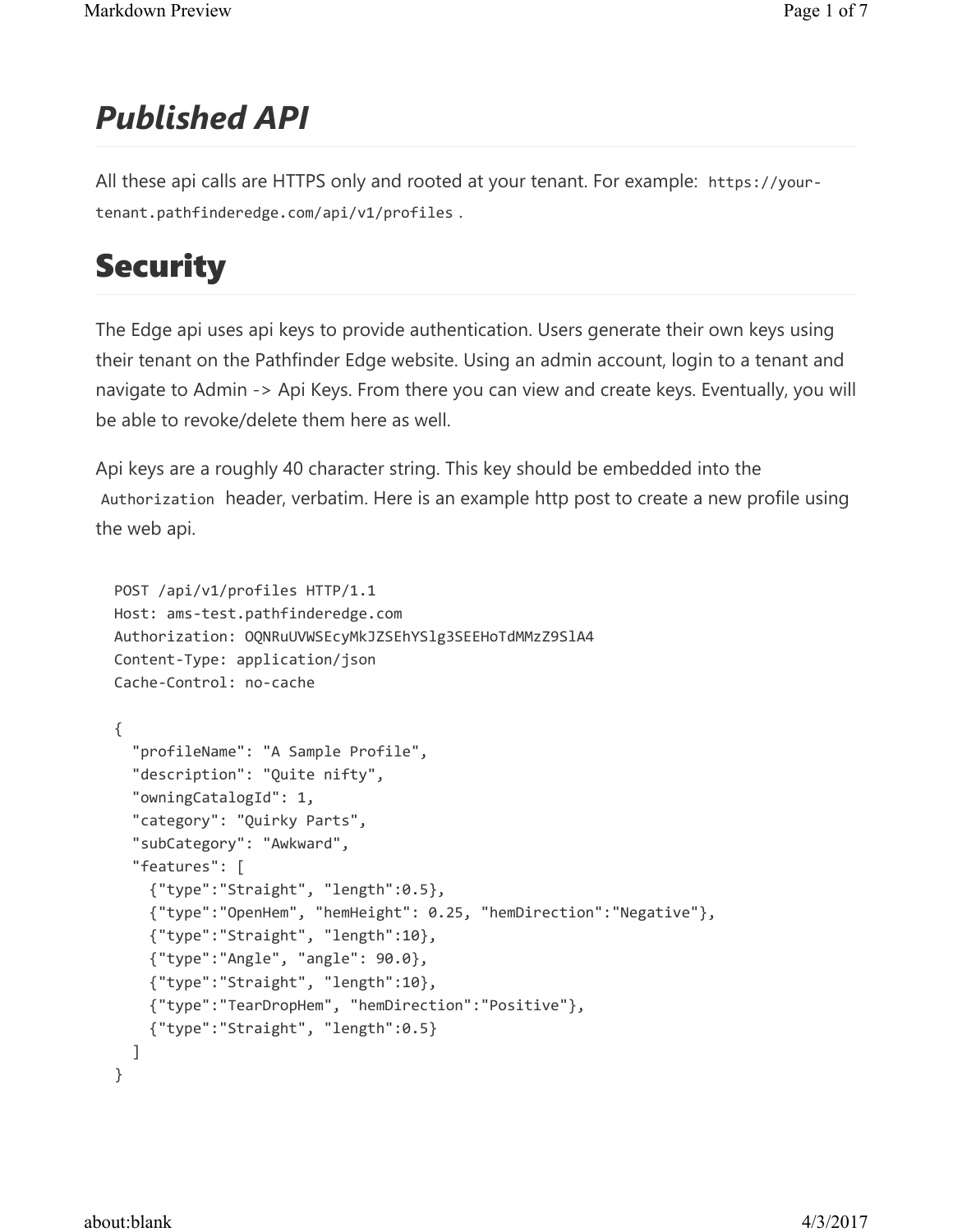The api key, OQNRuUVWSEcyMkJZSEhYSlg3SEEHoTdMMzZ9SlA4 , is the api key.

# List Profiles

Returns list of profiles in json format.

### • URL

/api/v1/profiles

• Method:

GET

• Data Params

None

- Success Response:
	- Code: 200

Content:

```
 [{ 
   "profileId": 10001, 
   "profileName": "test1", 
   "description": "A sample profile", 
   "owningCatalogId": 1, 
   "category": "", 
   "subCategory": "", 
   "blankWidth": 4.75, 
   "bendCount": 3, 
   "hemCount": 1 
 }, ... ]
```
- Error Response:
	- Code: 401 UNAUTHORIZED

**Content:** { error : "You are unauthorized to make this request." }

## Get Profile

about:blank 4/3/2017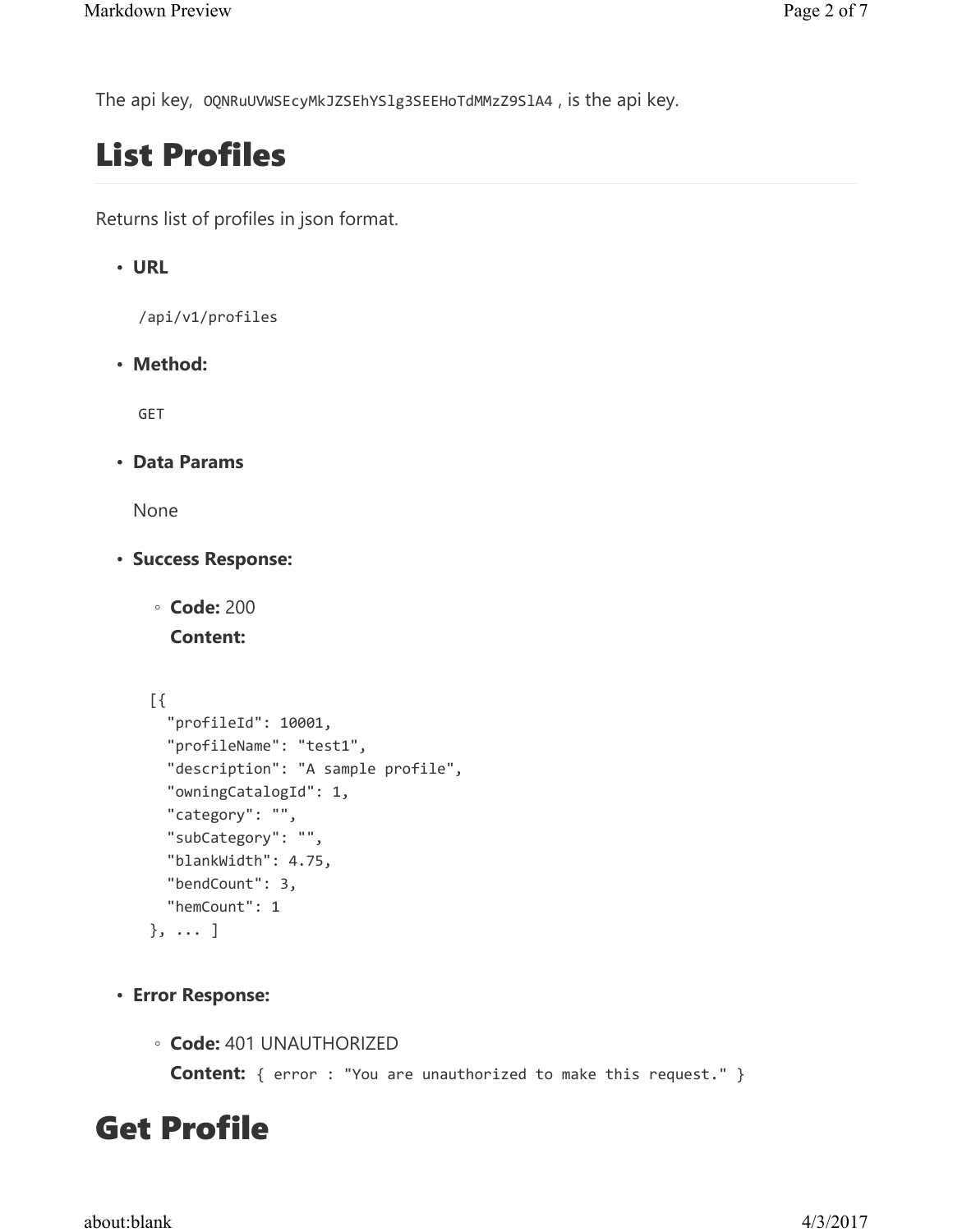Returns single profile in json format.

#### • URL

/api/v1/profiles/:id

#### • Method:

GET

#### • URL Params

Required:

◦ id=[someidvalue] Profile Id

#### • Data Params

None

• Success Response:

```
◦ Code: 200
```
Content:

```
 { 
   "profileId": 10001, 
   "profileName": "test1", 
   "owningCatalogId": 1, 
   "category": "", 
   "subCategory": "", 
   "blankWidth": 4.75, 
   "bendCount": 3, 
   "hemCount": 1 
 }
```
- Error Response:
	- Code: 401 UNAUTHORIZED

Content: { error : "You are unauthorized to make this request." }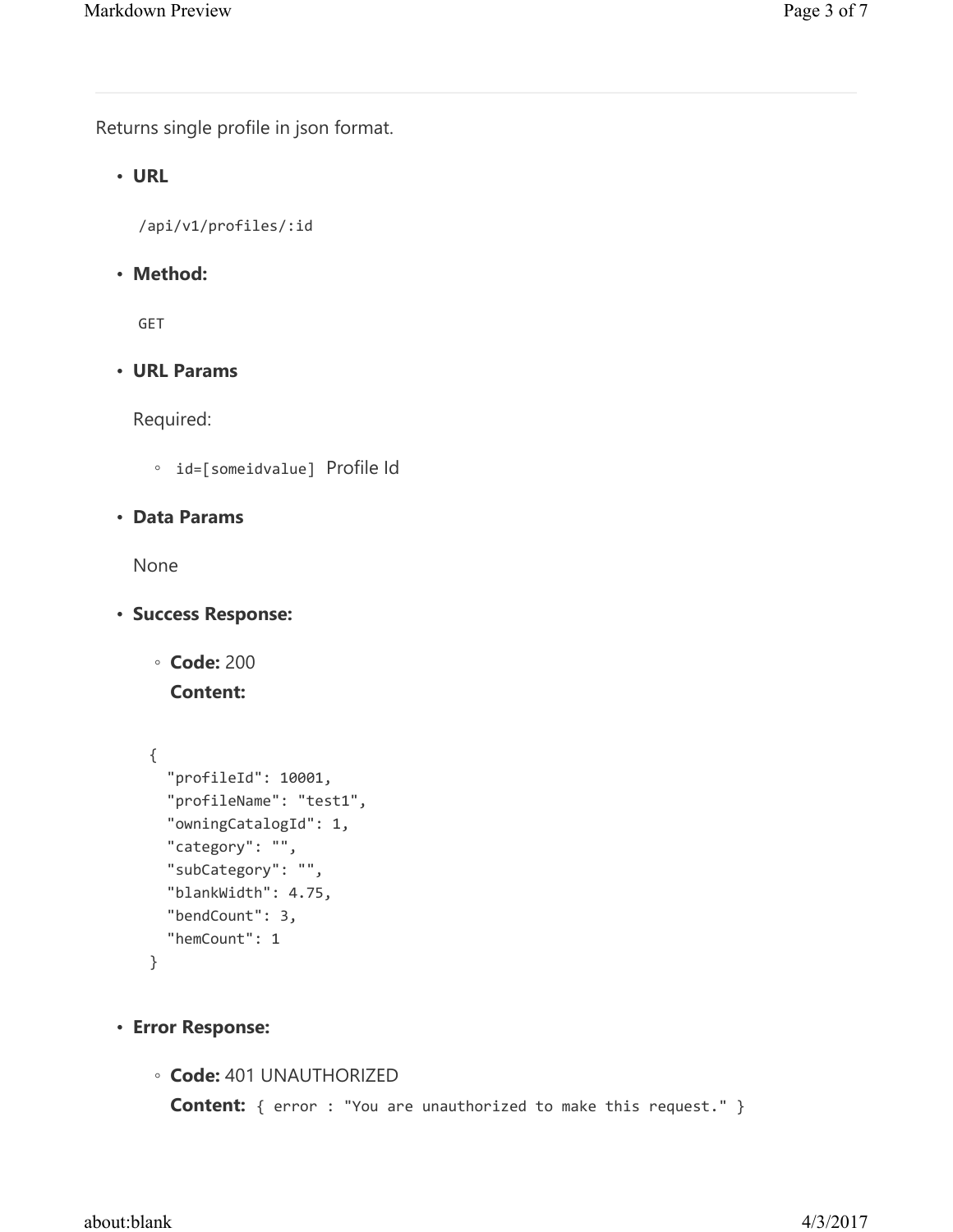◦ Code: 404 NOT FOUND

Content: { error : "Profile doesn't exist." }

### Post Profile

Create a new profile.

• URL

/api/v1/profiles

• Method:

POST

• Data Params

A profile object in json format, in the body. See profile-object.md for details on the json format.

• Success Response:

```
◦ Code: 200
```
Content:

```
 { 
   "profileId": 10001, 
   "profileName": "test1", 
   "owningCatalogId": 1, 
   "category": "", 
   "subCategory": "", 
   "blankWidth": 4.75, 
   "bendCount": 3, 
   "hemCount": 1 
 }
```
Upon successfully posting a new profile, the profile header data is echoed back. profileId will be assigned by the server, and can be used to fetch the header details for this profile later.

about:blank 4/3/2017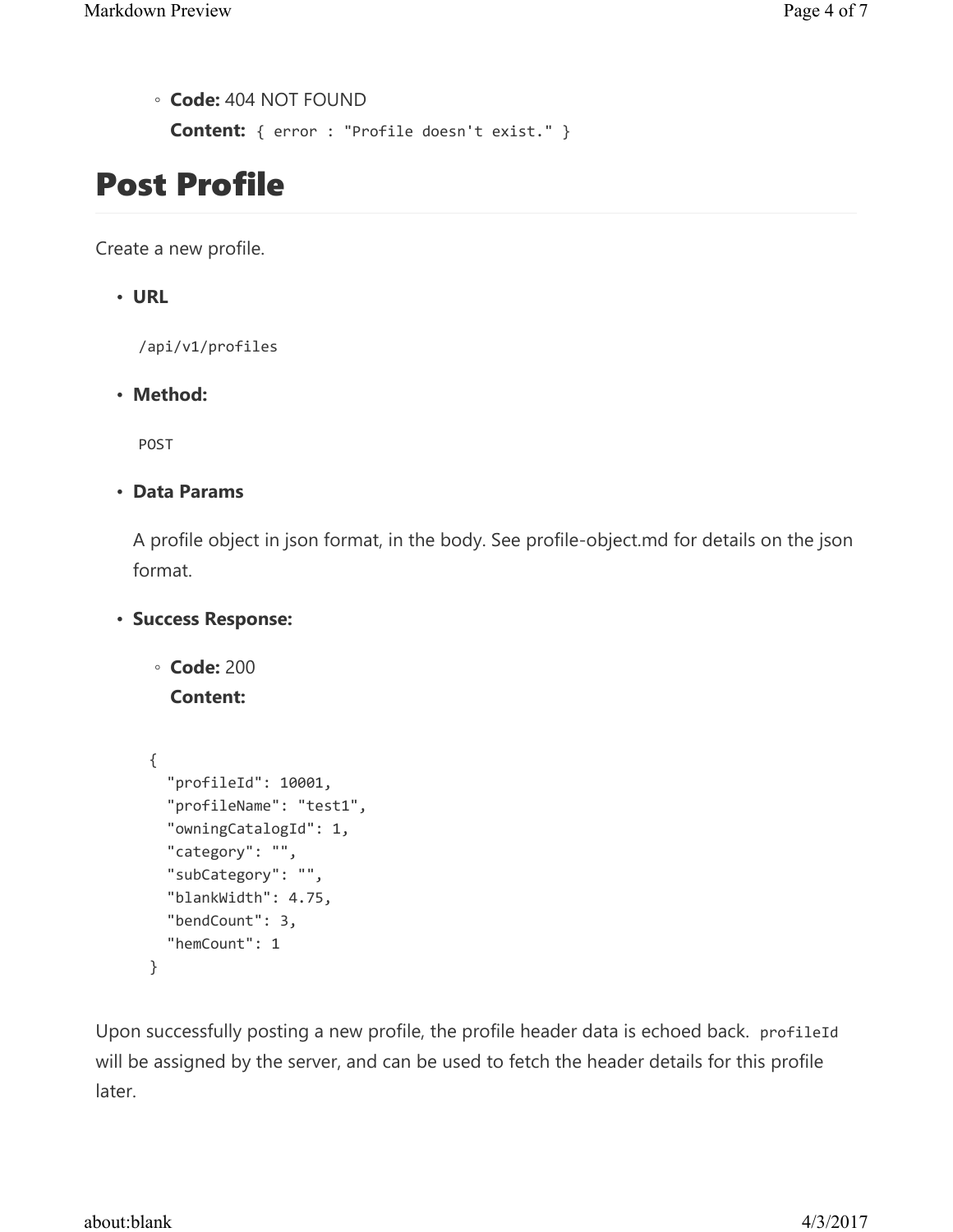- Error Response:
	- Code: 401 UNAUTHORIZED **Content:** { error : "You are unauthorized to make this request." } ◦ Code: 400 BAD REQUEST

```
Content: [ "Hems must have a hemDirection of 'Positive' or 'Negative'.", 
"Radius bends require a non-negative radius." ]
```
Bad request errors mean the profile data failed validation. It will be a list of messages that hopefully highlight the problem.

### Delete Profile

Remove the profile from the catalog.

• URL

/api/v1/profiles/:id

• Method:

DELETE

• URL Params

Required:

- id=[someidvalue] Profile Id
- Data Params

None

- Success Response:
	- Code: 200

Content:

None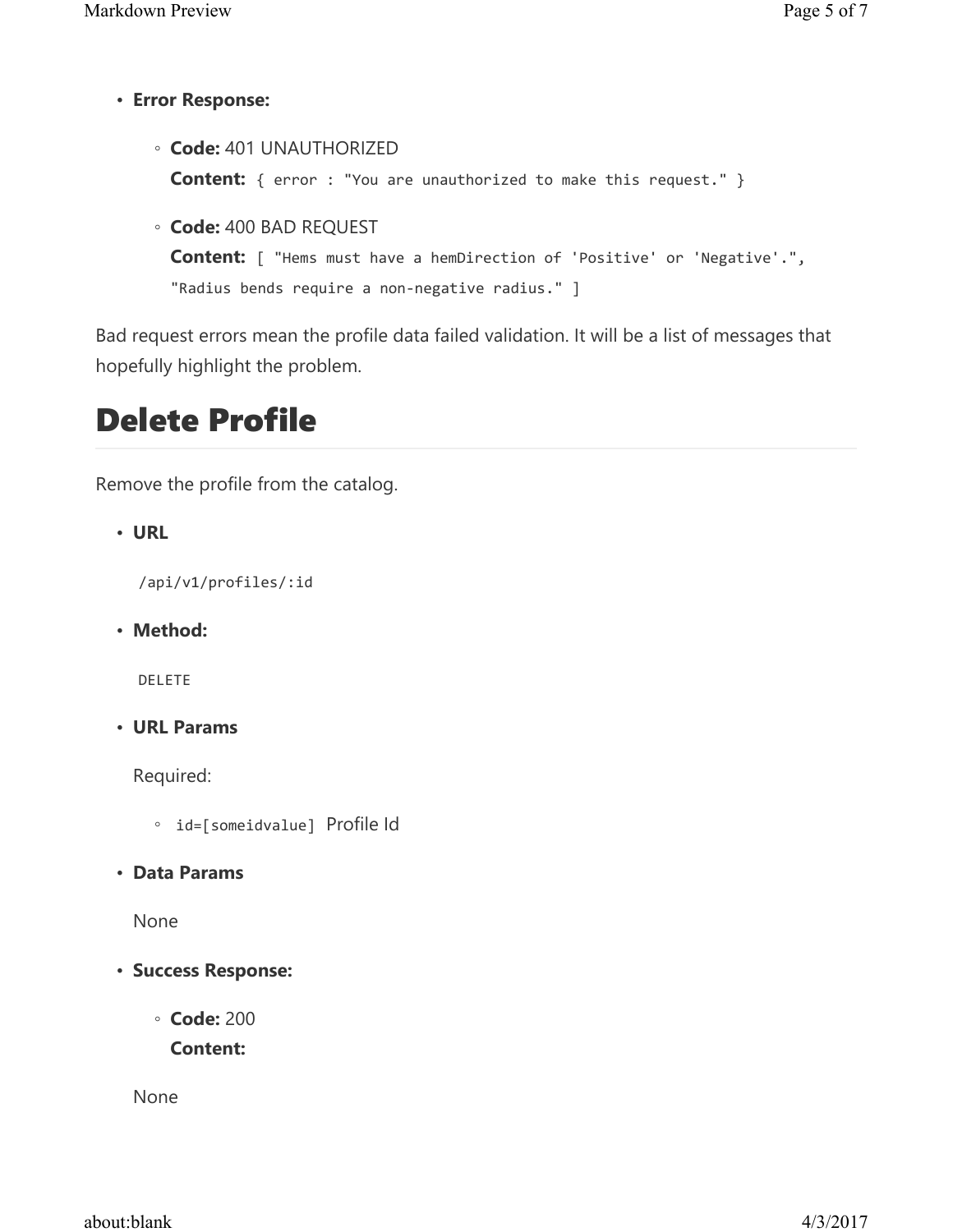• Error Response:

◦ Code: 401 UNAUTHORIZED Content: { error : "You are unauthorized to make this request." }

◦ Code: 404 NOT FOUND Content: { error : "Profile doesn't exist." }

### List Catalogs

Returns list of catalogs in json format.

• URL

/api/v1/catalogs

• Method:

GET

• URL Params

None

• Data Params

None

- Success Response:
	- Code: 200

Content:

```
 [{ 
   "catalogId": 1, 
   "catalogName": "Standards" 
 }, ... ]
```
• Error Response: